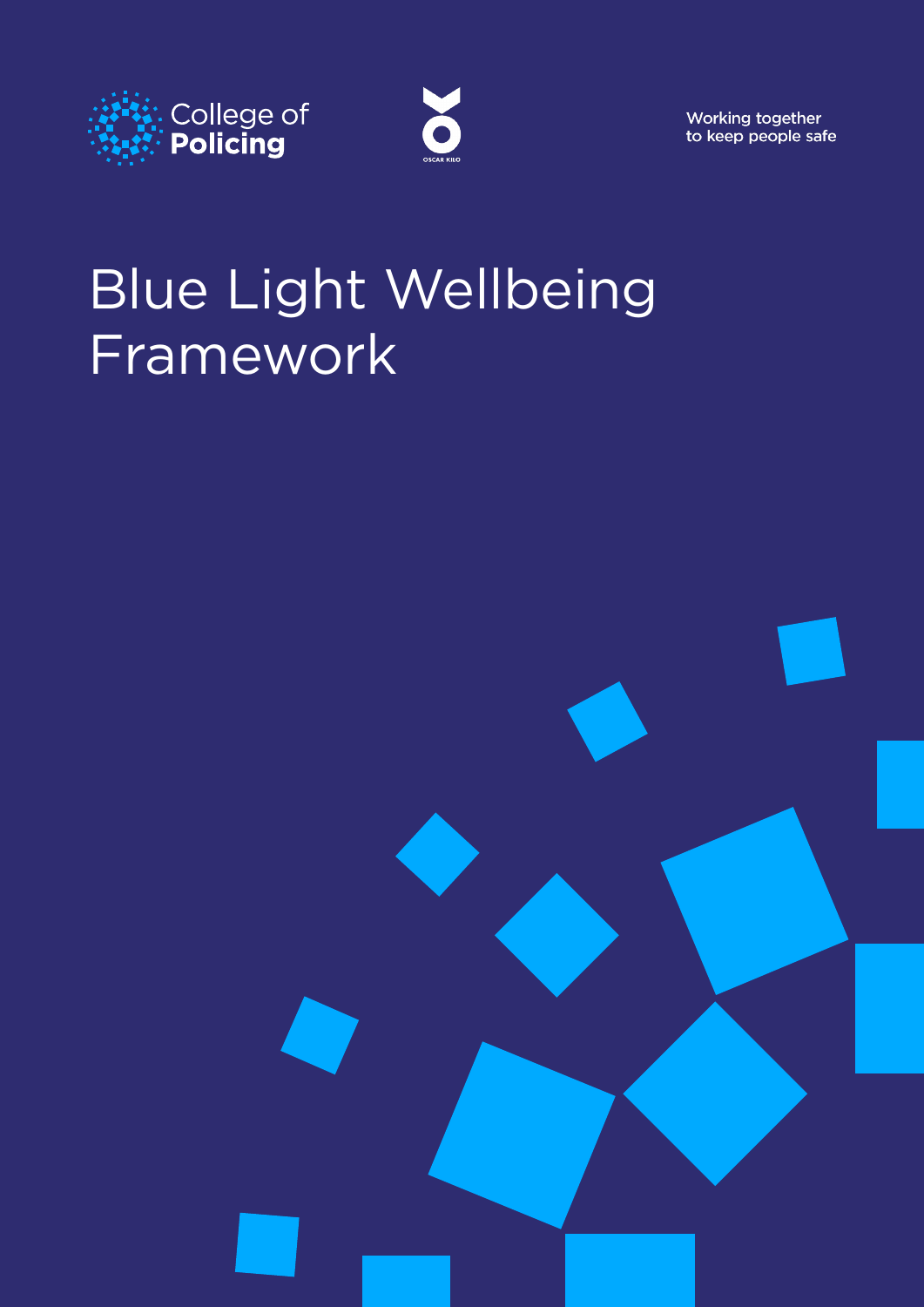© College of Policing Limited (2020)

All rights reserved. No part of this publication may be reproduced, modified, amended, stored in any retrieval system or transmitted, in any form or by any means, without the prior written permission of the College or as expressly permitted by law.

Anyone wishing to copy or re-use all or part of this document for purposes other than expressly permitted by law will need a licence. Licence applications can be sent to the College of Policing lead for IPR/licensing.

Where we have identified any third-party copyright material, you will need permission from the copyright holders concerned.

For any other enquiries about the content of the document please email **[contactus@college.pnn.police.uk](mailto:contactus%40college.pnn.police.uk?subject=Officer%20and%20Staff%20Safety%20Review)**

College of Policing Limited Leamington Road Ryton-on-Dunsmore Coventry CV8 3EN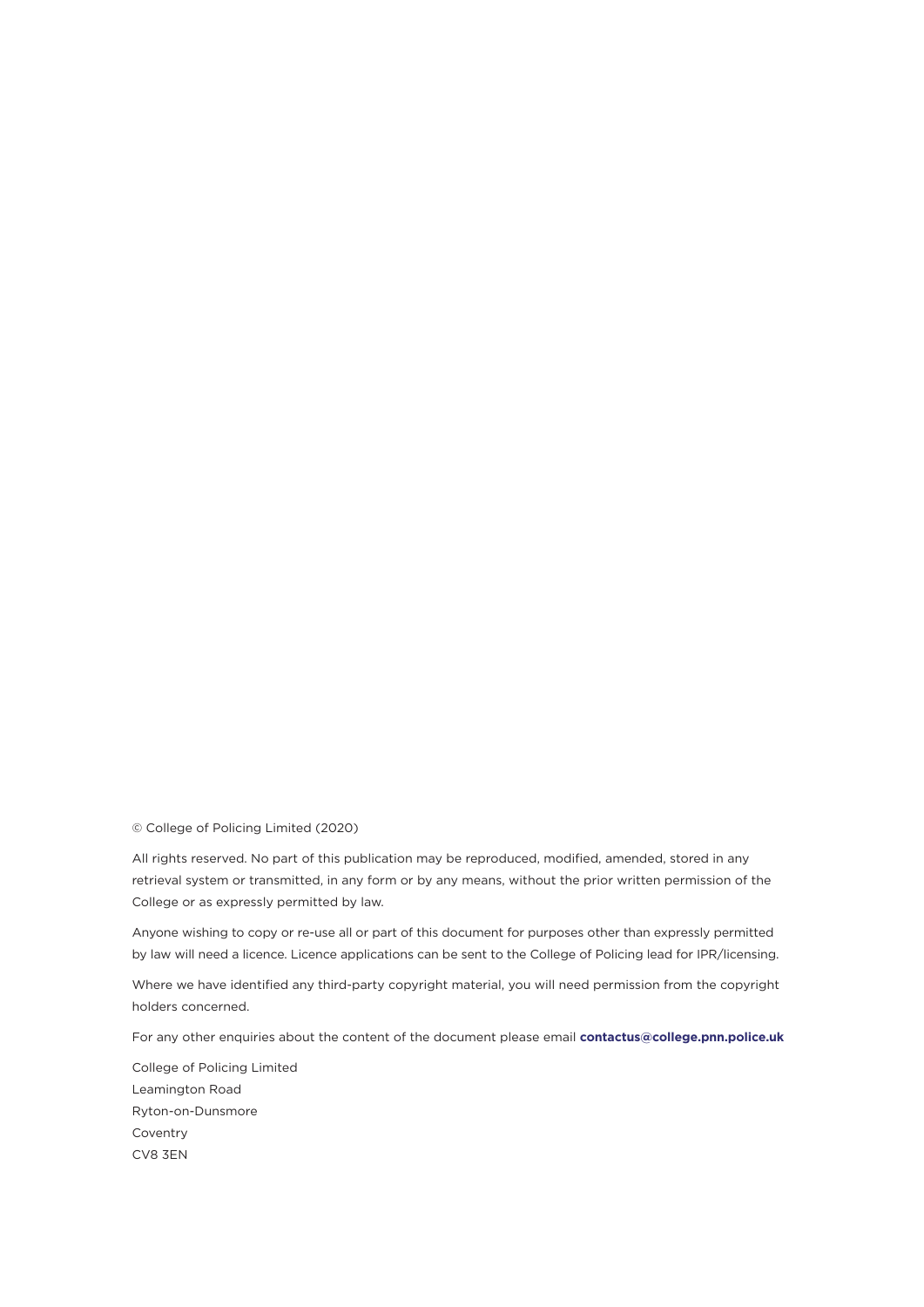#### **Contents**

| <b>Foreword</b>                 | $\overline{\mathbf{2}}$ |
|---------------------------------|-------------------------|
| <b>Introduction</b>             | 3                       |
| <b>Leadership</b>               | 5                       |
| <b>Absence management</b>       | 6                       |
| <b>Creating the environment</b> | 7                       |
| <b>Mental health</b>            | 8                       |
| <b>Protecting the workforce</b> | 10                      |
| <b>Personal resilience</b>      | $12 \,$                 |
| <b>Occupational health</b>      | 1 <sub>3</sub>          |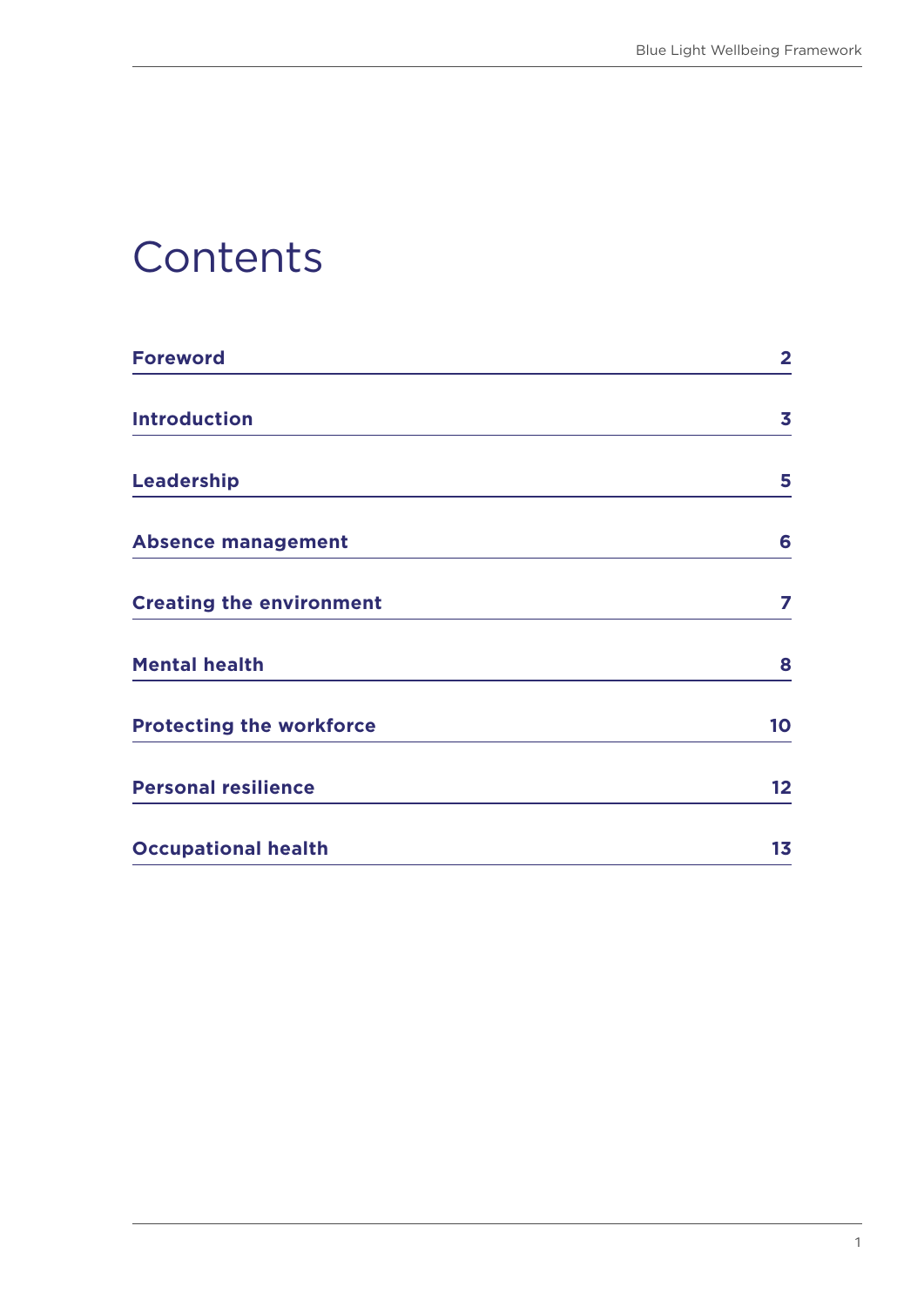#### <span id="page-3-0"></span>Foreword

I have worked closely with the UK police service for many years and have seen first-hand the high levels of emotional labour associated with the profession. I have published research on police wellbeing, working closely with the College of Policing and the National Police Chiefs' Council (NPCC) Wellbeing and Engagement working group. This research highlights the unique issues and complex challenges that emergency service workers face in the workplace.

The Blue Light Wellbeing Framework is grounded in this research and in Public Health England guidance. This framework provides invaluable advice in the key areas of leadership, environment, resilience and support, including some of the new risks faced by staff, such as exposure to COVID-19.

Wellbeing is linked to physical and mental health. At the heart of getting wellbeing right is how we perform when we feel good. This framework demonstrates the police service's commitment and determination to understand and address the issues affecting its people, so that it can further invest in prevention, early detection of illness and rehabilitation.

The framework's overarching focus is on creating a positive working environment in which the workforce can draw meaning and purpose from what is a challenging and hugely rewarding profession. In addition, the framework now includes the opportunity to self-assess the quality of occupational health provision, an important component of secondary and tertiary prevention of illness, which will augment the drive towards good work ability for all.

#### **Professor Sir Cary Cooper, CBE**

50th Anniversary Professor of Organisational Psychology and Health, Manchester Business School; President of the Chartered Institute of Personnel and Development (CIPD); President of Relate; President of the British Academy of Management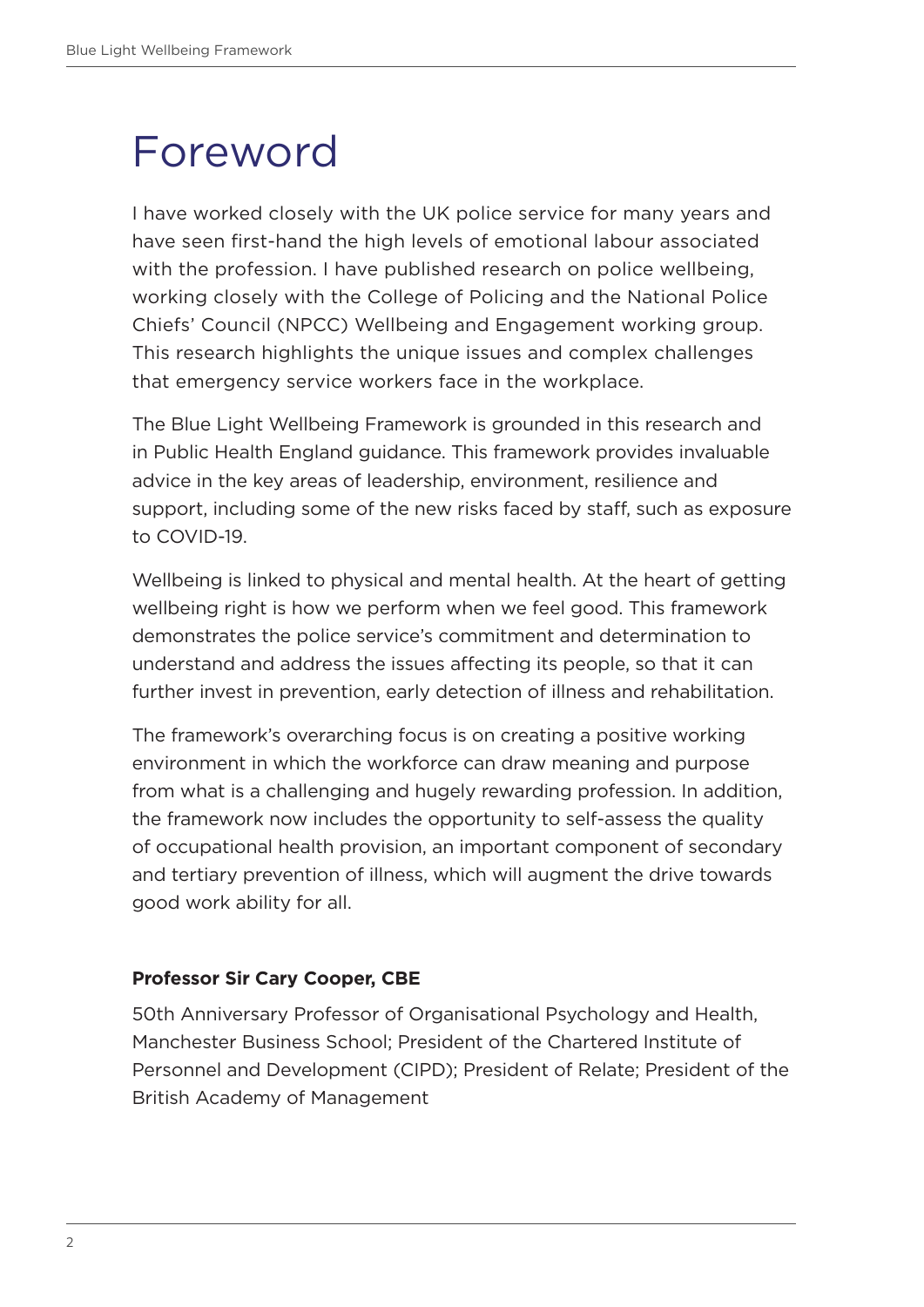# <span id="page-4-0"></span>Introduction

The Blue Light Wellbeing Framework (BLWF) is a statement of intent, showing a commitment to health and wellbeing. This is the second edition of the framework.

Organisations use this framework to audit and benchmark themselves against an independent set of standards, which have been tailored to meet the specialist needs of emergency services staff. The BLWF will help to identify what an organisation already has in place and what gaps there may be in providing the best wellbeing provision it can for employees.

The aspects of the framework are based on widespread consultation with leading academics and professionals in the field, as well as practitioners at all levels. The framework has always been intended as an up-to-date and ambitious guide for employers to self-assess against. This facilitates subsequent strategy and interventions that are based on evidence of need and improved outcomes.

Since the launch of the first edition of the BLWF<sup>1</sup> and Oscar Kilo in 2017, the wellbeing landscape across policing has begun to see a positive shift. We have seen an increase in investment into police welfare from the government, the introduction of the Common Goal for Police Wellbeing and the launch of the National Police Wellbeing Service (NPWS).

Over the past two years, we have also been able to learn from the information submitted by forces through the BLWF. This has provided us with a richer national picture of wellbeing provision.

As a result, our understanding of the evidence base and 'what works' has deepened. This has led to the publication of this updated version of the BLWF to ensure, in a spirit of continuous improvement, that it remains an up-to-date and relevant resource for organisations to use.

<sup>1</sup> Hesketh I and Williams S. (2017). 'The Blue Light Wellbeing Framework' [internet]. 1st ed. Available from **[collegenet.college.police.uk/news/Pages/Oscar-Kilo.aspx](https://collegenet.college.police.uk/news/Pages/Oscar-Kilo.aspx)** [Accessed 12 August 2020]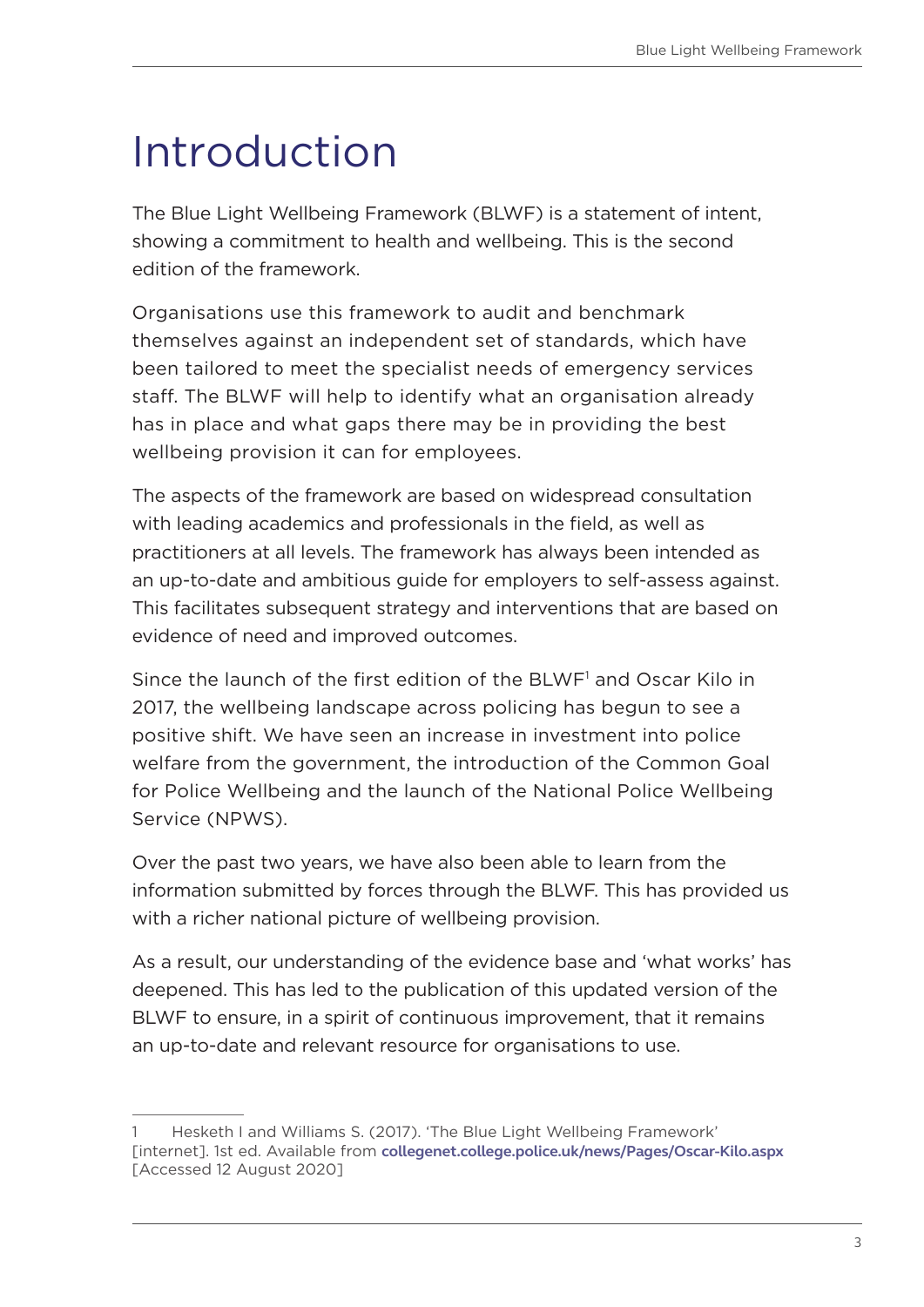#### What changes have been made?

#### A new occupational health section

The most significant change is the addition of a brand new area that focuses specifically on occupational health. This area has been added to complement the Foundation Occupational Health Standards introduced by the NPWS in November 2019.

The standards are intended as guidance to establish a benchmark for the structure of occupational health services, to help put in place the building blocks for services that are more consistent across the country, while still being adaptable to local demand.

Recognising that many occupational health services are under pressure to meet the needs of their forces, we continue to provide as much support and guidance to forces as we can to help them adopt these standards. This additional area of the framework is intended to assist forces in this respect.

#### Refined and updated questions

The six existing areas of the framework remain the same. However, we have made refinements to some of the questions within those areas. For example, within the section 'Protecting the workforce', we now make specific reference to Operation Hampshire and the Police Federation's Seven Point Plan. In the 'Mental Health' section, we have made refinements to suggested pledges and commitments that your force or service may wish to align itself with.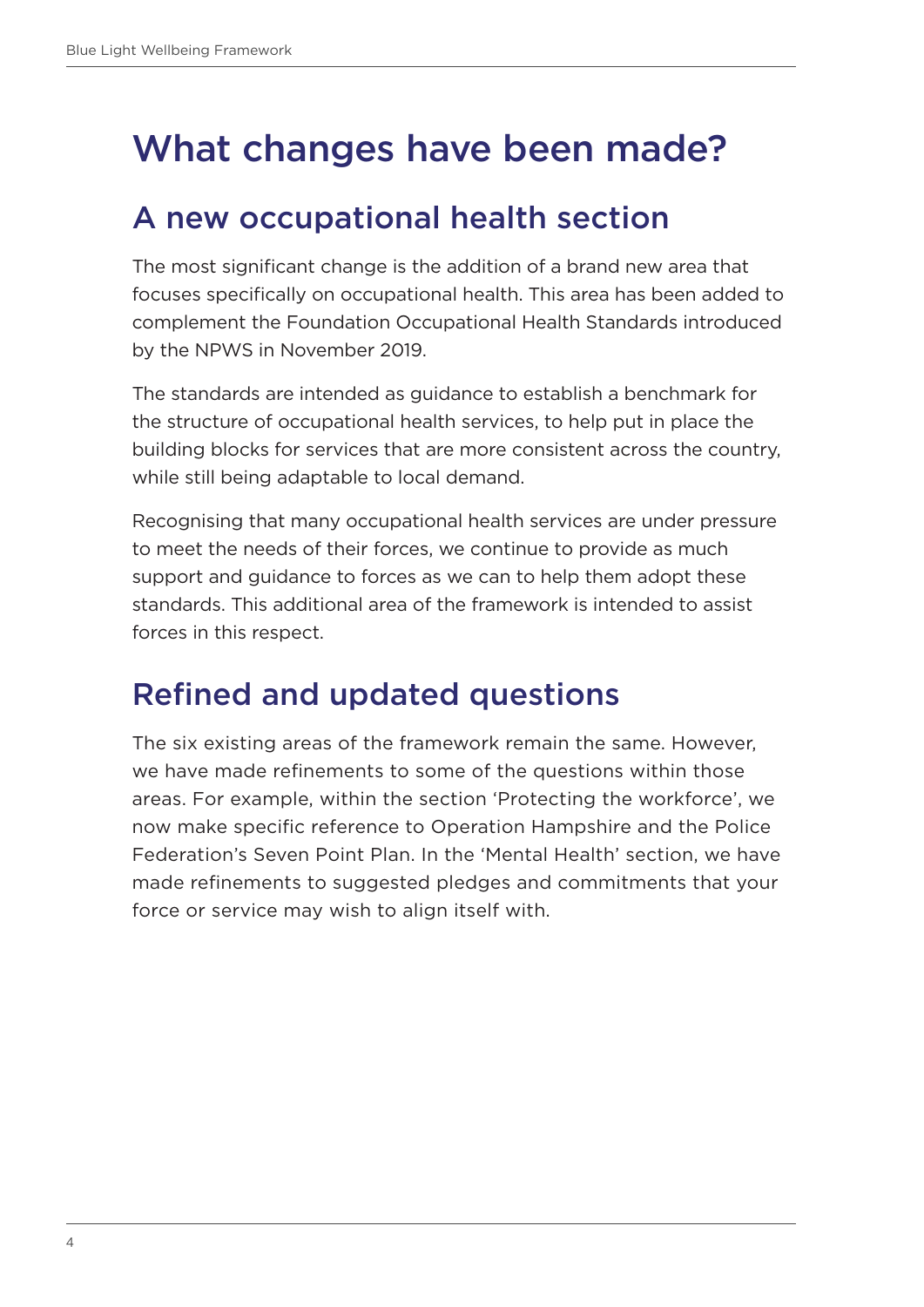### <span id="page-6-0"></span>Leadership

- 1 The organisation has assessed and documented its leadership requirements and priorities around embedding wellbeing.
- 2 The organisation can demonstrate the process for ongoing consultation and communication with staff on relevant workplace wellbeing issues. This consultation and communication should be through an appropriate agreement with staff associations.
- 3 Senior management encourage a consistent and positive approach to employee wellbeing throughout the organisation.
- 4 There is an effective communication policy in place at all levels.
- 5 An effective policy and procedure to tackle bullying and harassment has been implemented and evaluated, and is regularly reviewed.
- 6 Flexible working practices and family-friendly policies are in place.
- 7 An effective policy is in place for whistle-blowing.
- 8 Effective policies are in place to manage disciplinary and grievance procedures.
- 9 A system is in place that recognises and rewards good work.
- 10 Managers understand, and can explain, the main issues that affect the health and wellbeing of their team.
- 11 Line managers have relevant leadership and management training that is documented in their personal records.
- 12 Line managers demonstrate regular joint working and shared decision making with employees and empower employees to work independently.
- 13 Line managers have documented training in how to have difficult conversations, develop people skills and resolve disputes.
- 14 Employees are offered learning and development opportunities to maximise their potential. These opportunities are included in their annual review.
- 15 There is evidence of managing organisational development and change appropriately.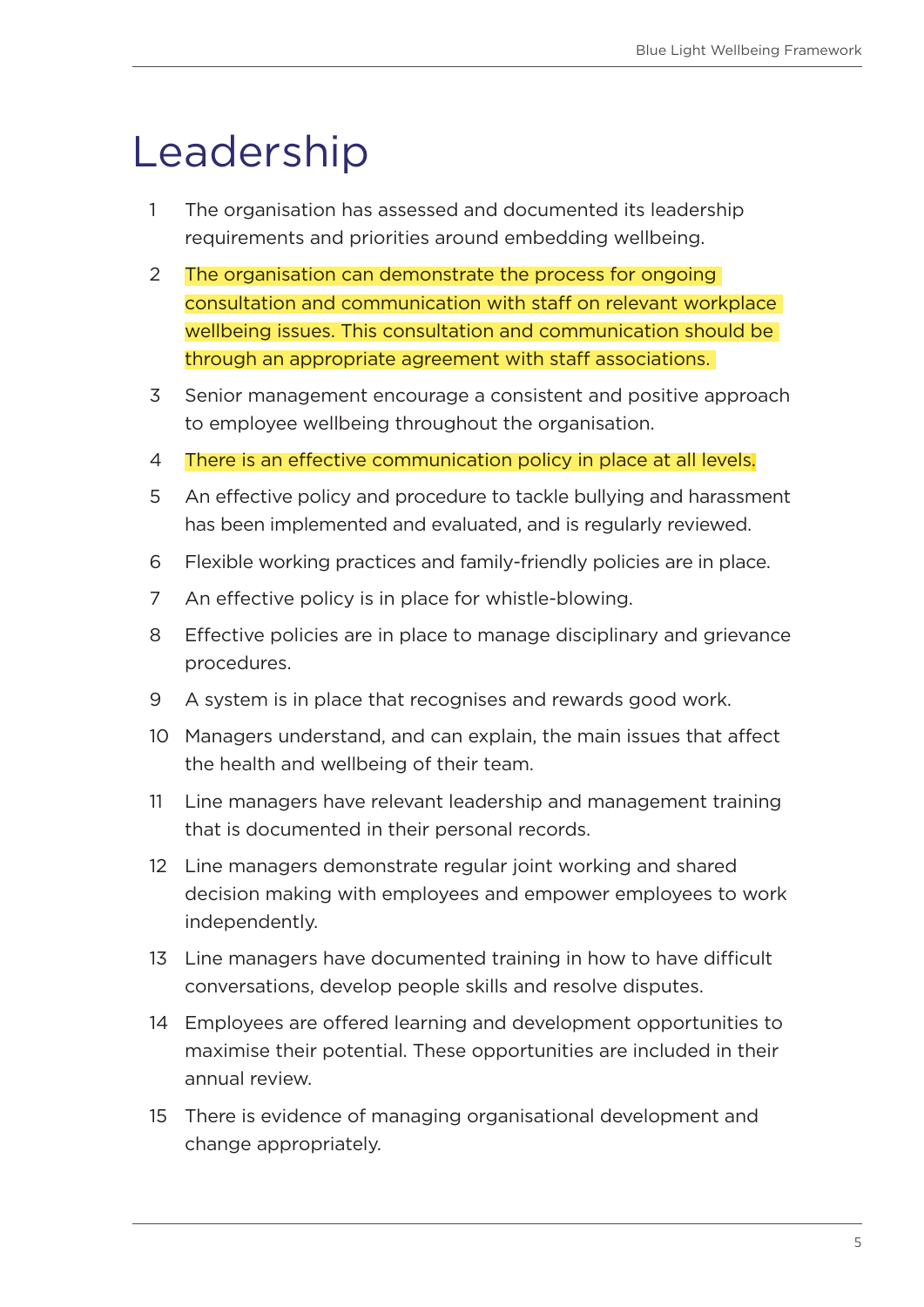#### <span id="page-7-0"></span>Absence management

- 1 A clear attendance management policy is in place and procedures are known to staff.
- 2 The organisation maintains contact with absent employees, to provide support and to aid return to work.
- 3 Documented return-to-work procedures are in place and are followed.
- 4 The organisation conducts and records return-to-work interviews, records any concerns and provides appropriate support.
- 5 The organisation conducts specific risk assessments for individuals in high-vulnerability roles and takes into account a person's health status.
- 6 Reasonable adjustments are available to employees, in line with recommendations made in a Statement of Fitness for Work.
- 7 The organisation collects and monitors absence rates and feeds these into a suitable assessment and intervention model, for example, the GAIN model (policing).
- 8 Interventions are undertaken where patterns indicate trends of absence. Bradford Index findings do not necessarily lead to performance sanctioning.
- 9 Managers have participated in attendance management training and this is documented on their personal records.
- 10 The organisation monitors absence trends. To reduce further absence, the organisation designs and implements specific programmes to address the issues identified, taking into account special measures that may be introduced (for example, quarantining, isolating or shielding for COVID-19).
- 11 The organisation's return-to-work policies are designed to support rehabilitation and early return to work, with adjustments made to accommodate this when necessary.
- 12 The organisation has a proactive system in place to support staff on long-term sick leave with returning to work. The organisation will raise awareness of, and support, staff with long-term conditions.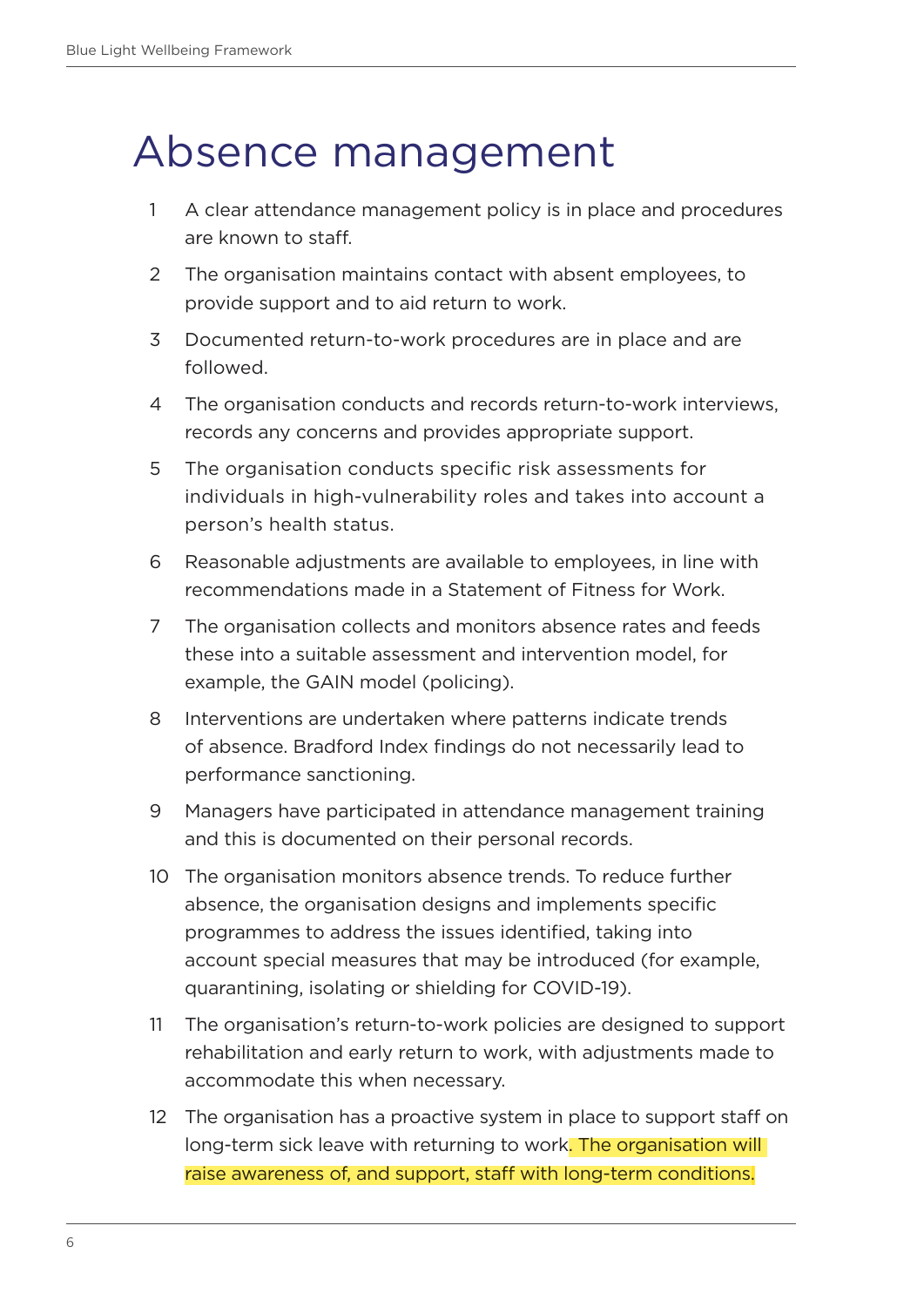### <span id="page-8-0"></span>Creating the environment

- 1 All employees are aware of the need to create a workplace environment that is conducive to wellbeing and can communicate this to others.
- 2 All leaders can articulate the importance of creating an environment where people can experience meaning and purpose in their working life.
- 3 All employees, volunteers and contractors can demonstrate an awareness of the legal obligations in relation to health, safety and welfare in the workplace.
- 4 Force frameworks and expectations are communicated to all new staff, volunteers and contractors.
- 5 Systems are in place for staff to raise and resolve environmental issues, including management decisions and the way that work is arranged.
- 6 All employees, volunteers and contractors are empowered to raise issues in relation to working conditions, such as those that create stress and fatigue.
- 7 An internal engagement forum exists and is accessible by all.
- 8 There are identified health and safety representatives (trade union and/or company representatives). All employees, volunteers and contractors are expected to engage with these representatives if issues arise.
- 9 All employees, volunteers and contractors are aware of their duty to act with ethics and integrity.
- 10 There is a clear emphasis on preventing ill health across all policies. There is also clear direction and organisational support around attending work while unwell (presenteeism).
- 11 All those with supervisory responsibilities have received health and safety management training.
- 12 The organisation holds regular meetings to discuss the working environment. The organisation actions and records general analysis, interventions and needs (GAIN) assessments.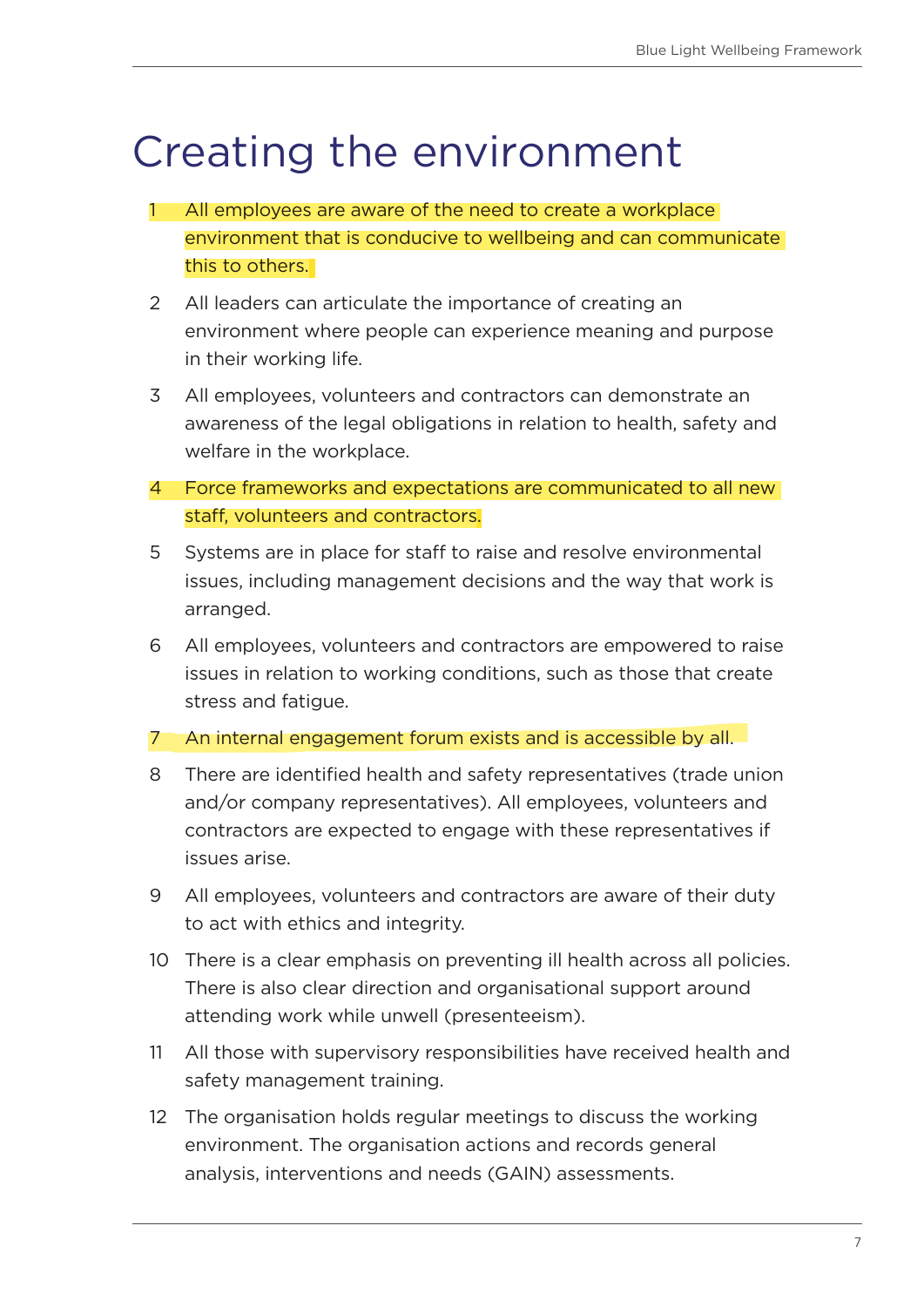# <span id="page-9-0"></span>Mental health

- 1 A mental health and wellbeing statement of intent is in place and is followed. This statement of intent highlights promoting mental wellbeing to the organisation and addresses investment in workforce mental wellbeing.
- 2 The organisation is signed up to, and engages with, the Blue Light Wellbeing Framework.
- 3 The organisation provides information to employees about, and actively promotes reducing the stigma around, mental ill health.
- 4 The organisation provides information about mental health and wellbeing, including work-related stress and additional information readily available to staff at all levels.
- 5 The organisation has an effective means of identifying high-risk roles and monitoring changes in staff.
- 6 The organisation promotes regular mental health checks and provides support for those in high-risk areas of work.
- 7 The organisation has implemented a mental wellbeing policy that follows the principles of the Health and Safety Executive's Management Frameworks for Stress and promotes mental health awareness.
- 8 The organisation ensures employees are aware that mental health and wellbeing issues are valid. People seeking to address these issues are fully supported by the organisation at all levels.
- 9 The organisation has an individual performance and development review system in place that enables any training needs to be identified. This system also allows employees to comment on work-related and personal issues that affect their performance.
- 10 The organisation has a protocol in place for the use of risk assessments to prevent stress. These risk assessments are conducted on an individual and an organisational level, and are regularly reviewed.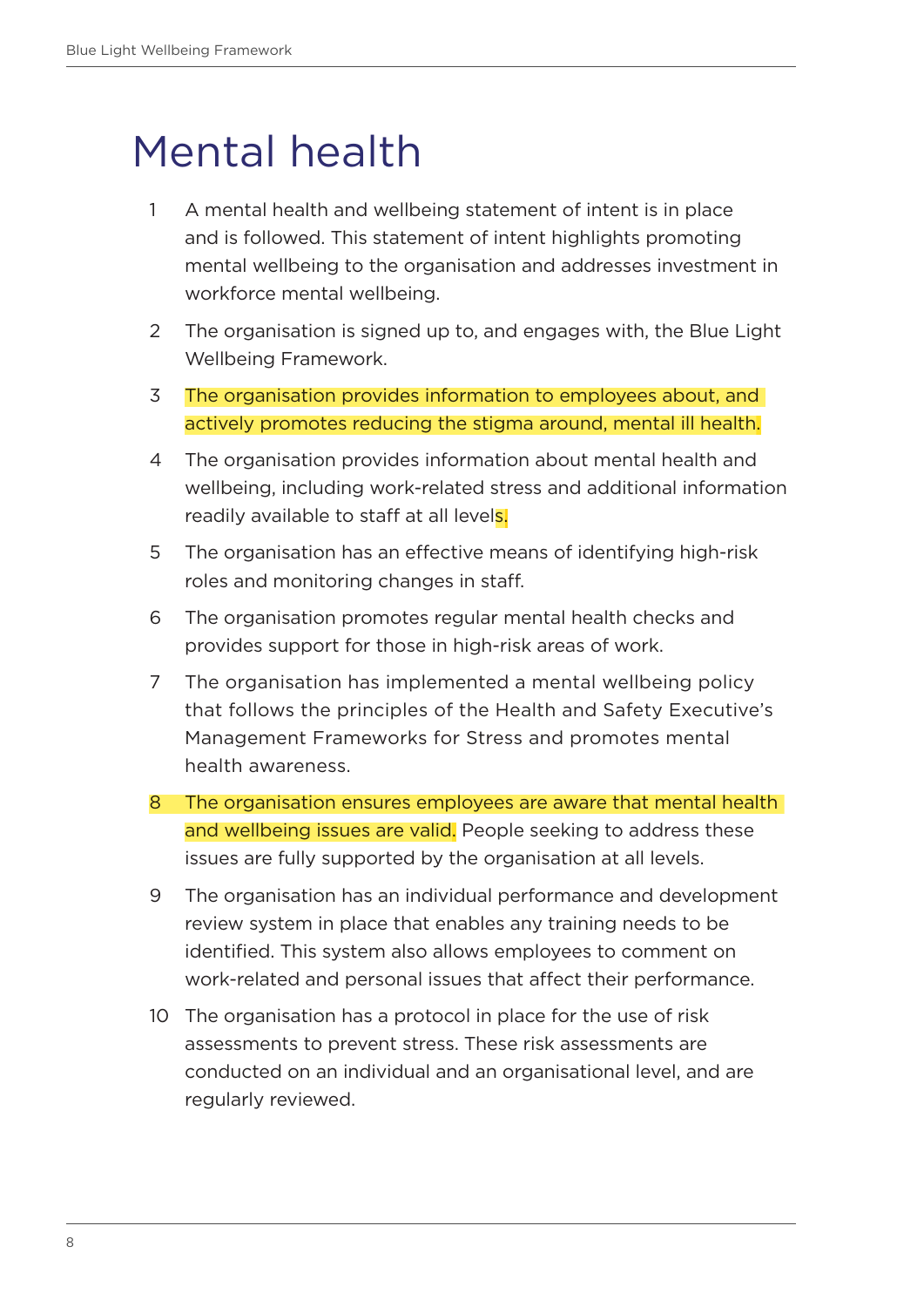- 11 Education and development opportunities are routinely available to managers and staff, to enhance their skills and knowledge around workplace mental health issues.
- 12 Mental health awareness training is documented on personal records and is regarded as continuous professional development.
- 13 Staff consultations and surveys take place that seek information on mental wellbeing of staff. These also cover working conditions, communication, work-life integration, staff support and workrelated or other causes of stress, with action plans drawn up to address major issues.
- 14 The organisation provides a confidential support service in-house or externally to individuals who come forward with a problem.
- 15 The organisation ensures that change programmes are accompanied by support, information or targeted intervention programmes.
- 16 The organisation provides appropriate avenues of communication to keep staff at all levels informed of changes.
- 17 The organisation acknowledges the requirement to provide specialist mental health support for complex conditions, for example, social support groups for those experiencing posttraumatic stress. Volunteering and out-of-work activities are actively encouraged and supported by the organisation.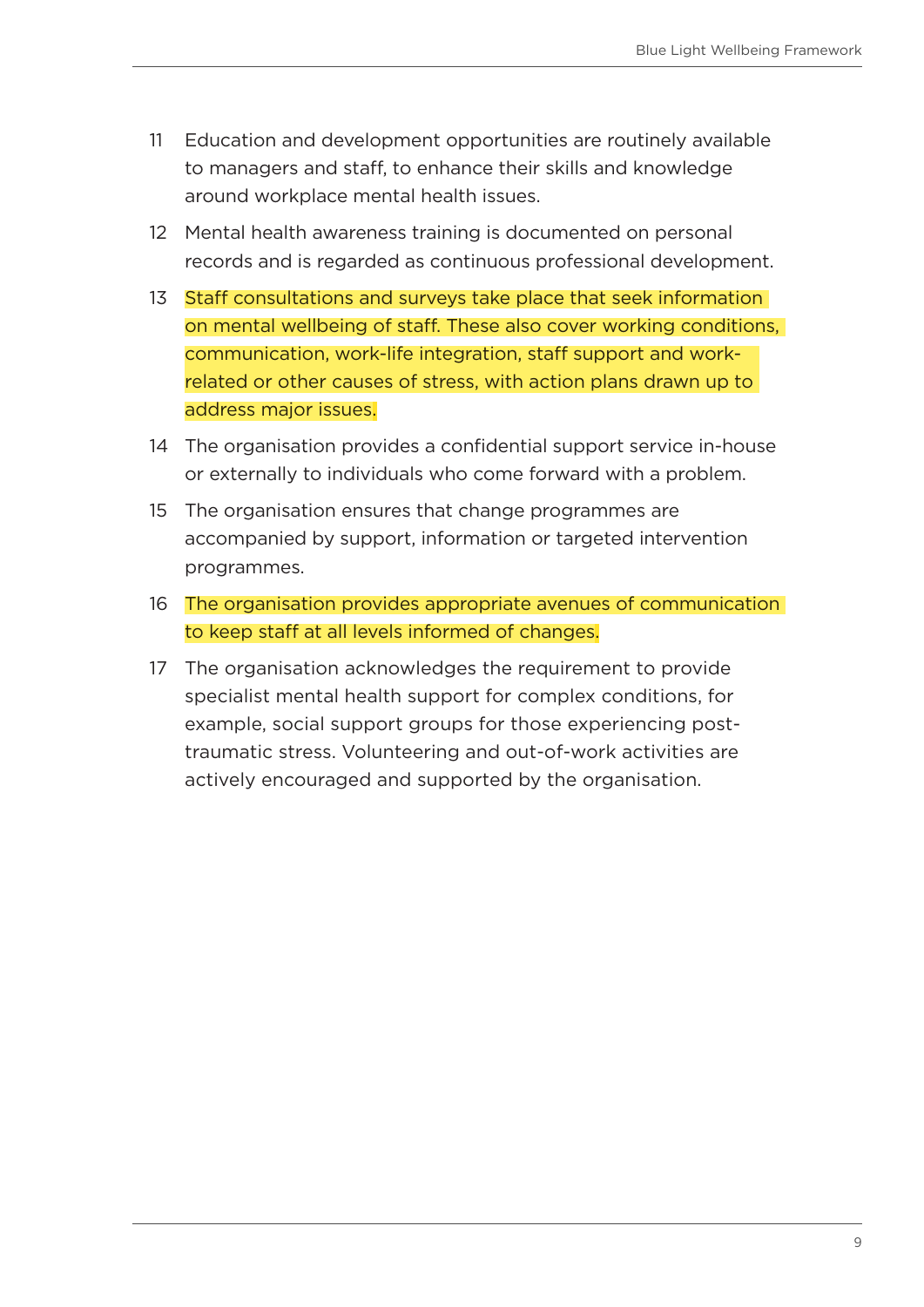### <span id="page-11-0"></span>Protecting the workforce

- 1 The organisation has a statement of intent around all activity related to employee physical health and healthy eating.
- 2 Food provided by, or sold within, the organisation meets government buying frameworks for healthy eating.
- 3 The organisation is familiar with Operation Hampshire and the Police Federation Seven Point Plan:
	- assaults on police officers and staff should be investigated with the same care, compassion and commitment as assaults on members of the public
	- the Victim's Code applies to all victims, including police officers and staff
	- **the assaulted officer must never be the officer in charge (OIC)** for their own assault
	- **victims recover more quickly and make a better recovery if they** receive the right welfare and supervision
	- supervisors must ensure the direct commander is informed, to provide continuity of welfare support
	- **assaulted officers or staff, as well as the relevant supervisor,** must complete the Accident Management System report
	- to achieve successful prosecution, the best evidence must be presented
- 4 The organisation has procedures in place to identify and assist with financial problems or crisis.
- 5 A variety of wellbeing interventions are available to staff that are signposted, governed and monitored.
- 6 The organisation actively promotes raising the awareness of key physical health indicators, for example, blood pressure, cholesterol and blood sugar.
- 7 Alcohol policy includes guidelines on the use of alcohol on duty, including alcohol in the system during working hours.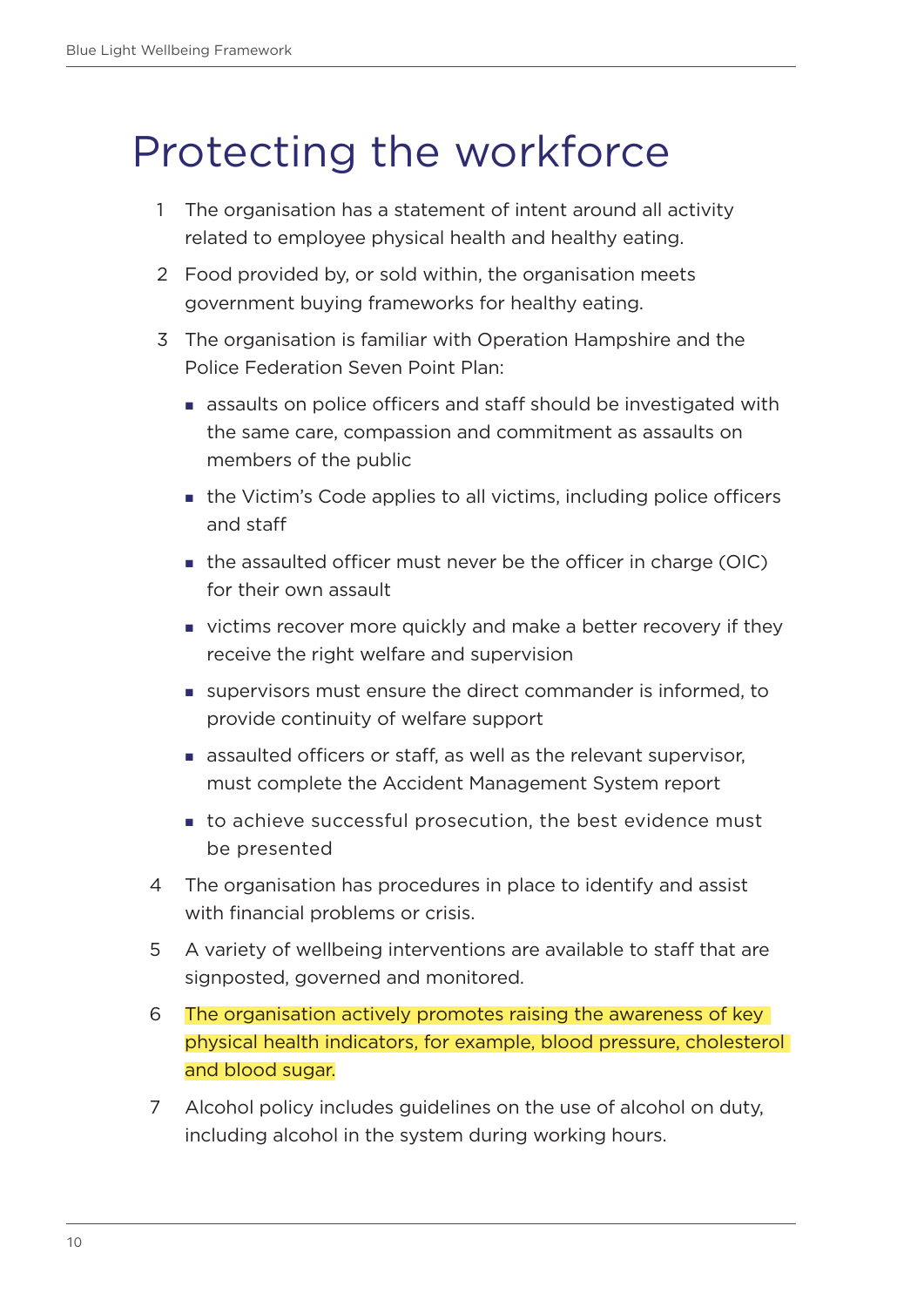- 8 Employees are supported in seeking help to treat alcohol or substance misuse issues, including providing readily available sources of further information and support.
- 9 Organisational code of conduct and behaviour in relation to alcohol and substances has been well established and well publicised.
- 10 New employees are made aware of how to access relevant policies, information and support services at the point of induction.
- 11 The organisation has protocols in place to identify risks associated with an ageing workforce and strategies in place to support and monitor those individuals.
- 12 The organisation has the facility to ensure that all significant incidents are debriefed and staff are aware of the support available.
- 13 Staff representatives from various levels of the organisation are involved in developing or reviewing the policy, which addresses alcohol and other substances.
- 14 Managers have access to information on how to identify the signs of alcohol and substance misuse, and are aware of where to obtain support or signpost employees with a problem.
- 15 Employees have access to alcohol awareness training, which has been delivered to the majority of the employees.
- 16 Peer support panels are established and are regularly used to challenge workforce wellbeing by the organisation, which then takes action on recommendations emerging from peer support work.
- 17 The organisation has policies that are understood and applied consistently to support reasonable adjustments for people with disabilities.
- 18 Effective procedures are in place to enable discrimination or bullying to be reported and managed.
- 19 Dietary advice, particularly for shift workers, is available and accessible by all, and the organisation supports healthy living programmes.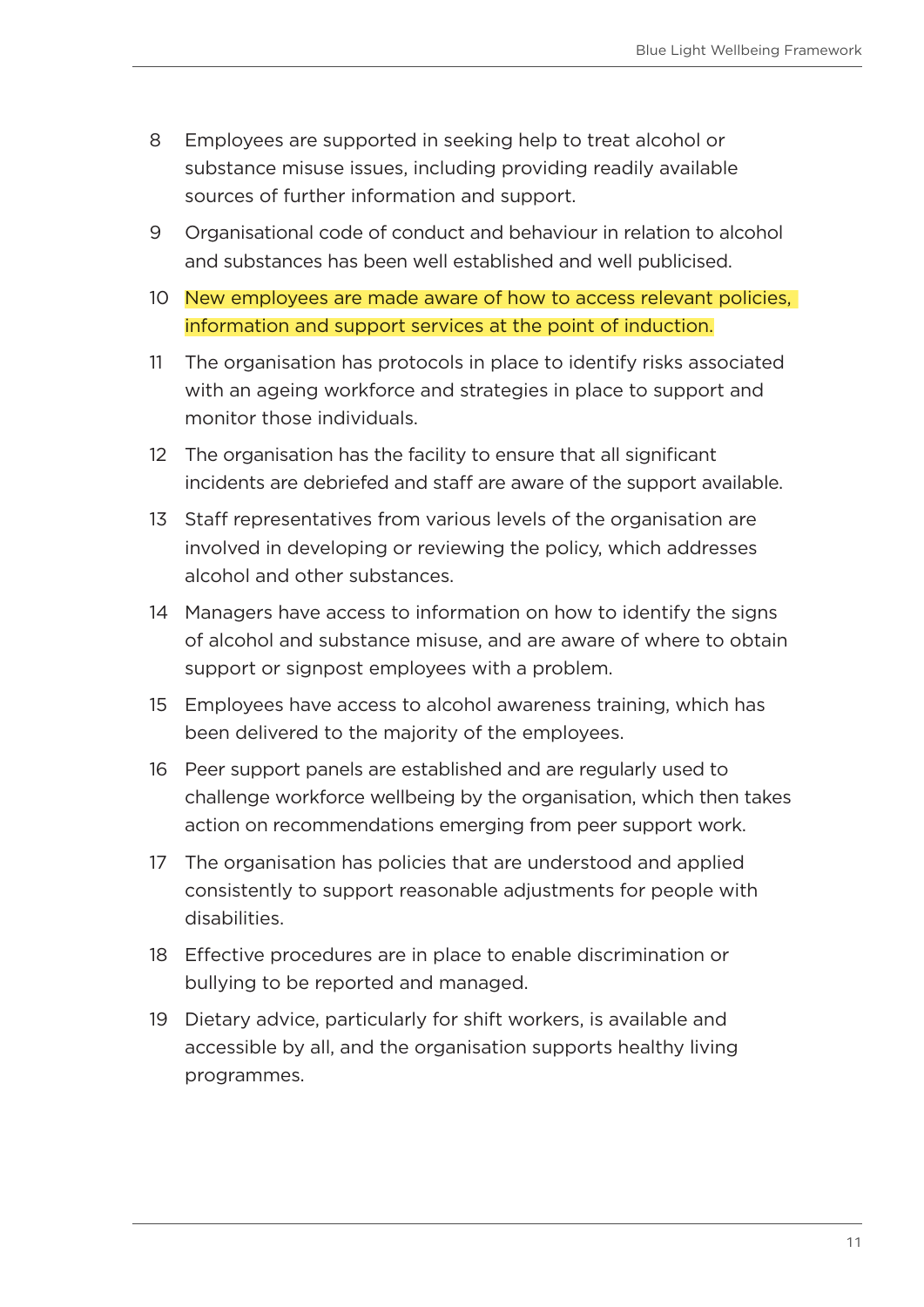#### <span id="page-13-0"></span>Personal resilience

- 1 Resilience training is available to help all employees identify potential issues.
- 2 The organisation actively promotes improving personal resilience and openly commits to workplace wellbeing programmes.
- 3 The organisation actively seeks ways to reduce sleep deprivation, for example, overtime policies, turnaround times and working day limits.
- 4 Any on-site catering facilities provide healthy options that are actively promoted.
- 5 A rolling schedule of planned events to promote the importance of healthy eating is in place.
- 6 Internal or external support is on offer for those who wish to lose weight and commit to a healthier lifestyle.
- 7 Information is made available on the benefits of physical activity and the organisation actively promotes physical activity.
- 8 The importance of minimum legally required breaks taken by all staff is communicated at all levels. Employees are encouraged to undertake physical activity if they are engaged in sedentary roles, for example, office-based roles.
- 9 Staff are encouraged to take part in regular physical activity and opportunities to do so are actively promoted, for example, social, sports and leisure facilities.
- 10 Physical activity in the workplace and in the local area is actively encouraged and supported by the physical environment.
- 11 The organisation provides appropriate, acceptable and accessible information on healthy eating.
- 12 The organisation offers tailored programmes to improve understanding and take-up of physical activity.
- 13 The organisation promotes self-efficacy and encourages individuals to recognise their own limitations in the workplace.
- 14 The organisation promotes alternative methods of travel.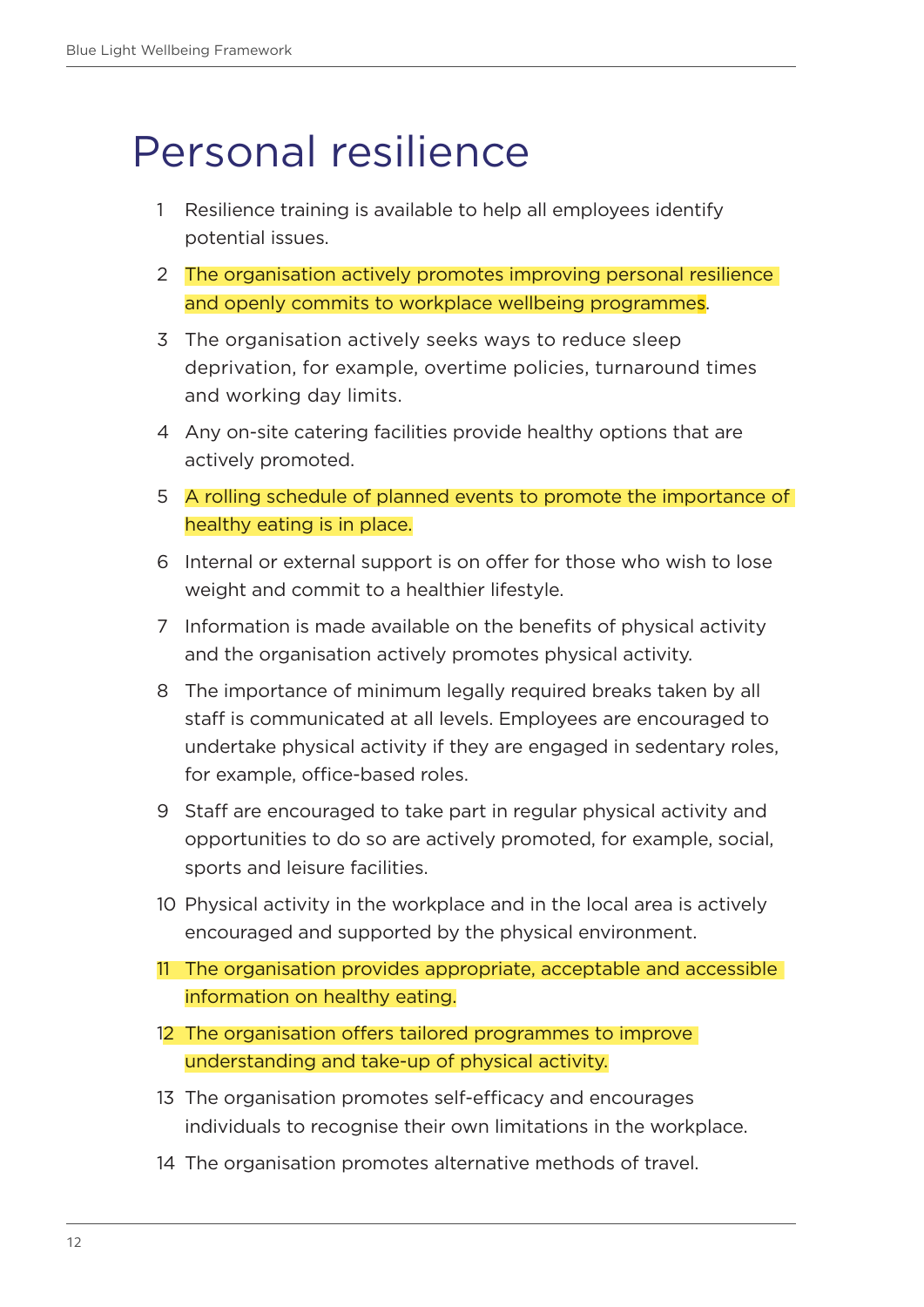### <span id="page-14-0"></span>Occupational health

- 1 The occupational health (OH) service acts with integrity and financial propriety.
- 2 The OH service maintains adequate clinical records.
- 3 The OH service implements and complies with systems to protect confidentiality.
- 4 Clinical staff are qualified and competent to undertake the duties for which they have been employed.
- 5 There is adequate training and clinical governance by regular oneto-one appraisal and clinical supervision systems, which should have knowledge and expertise in occupational health and policing embedded.
- 6 The OH service conducts its business in facilities that are safe, accessible, maintained and appropriate. These facilities have the correct standards of hygiene for the services provided.
- 7 Medical equipment is safe and appropriate for the services provided.
- 8 Appropriate medicines management and clinical supervision is in place where required.
- 9 The OH service builds and maintains constructive and confident relationships.
- 10 The OH service is aware of, and driven by, the needs of the organisation, as well as the hazards, risks, processes and control measures, particularly in relation to emerging police agendas. The OH service has the clinical capacity and capability to resource these needs effectively.
- 11 The OH service must ensure that all service users are treated equally, fairly and with respect, in line with professional standards and policing codes. These standards and codes are consulted with regard to OH services provided, there is a feedback mechanism in place and the provision of informed consent is explained.